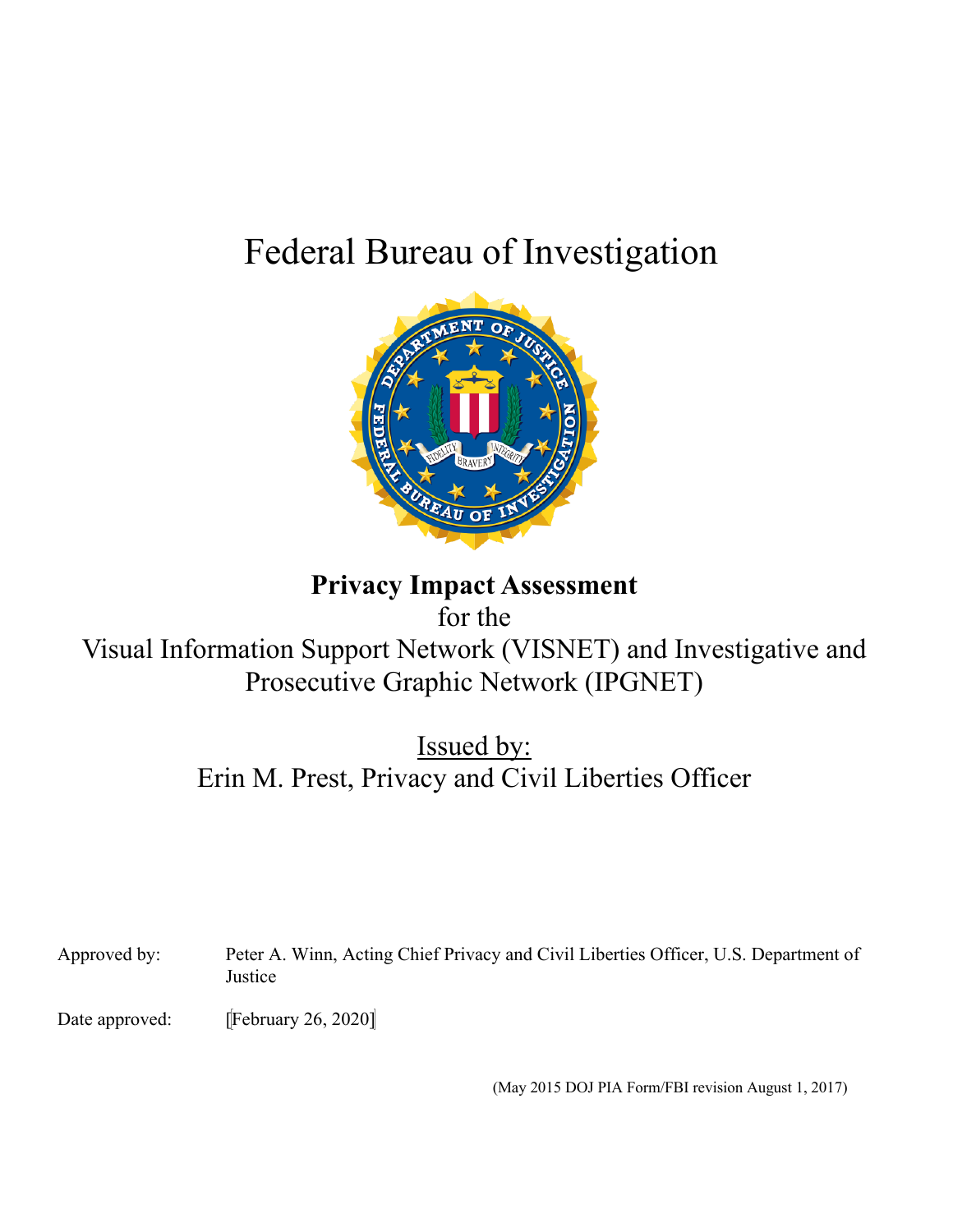# **EXECUTIVE SUMMARY**

The Visual Information Support Network (VISNET) and the Investigative and Prosecutive Graphic Network (IPGNET) support the Operational Projects Unit (OPU) by providing a system of hardware and software which facilitates the production of visual aids that assist the FBI, state, local, tribal and other federal law enforcement entities with criminal and national security investigations and prosecution.

VISNET and IPGNET are tools of the OPU, located at the FBI Laboratory in Quantico, Virginia. OPU's mission is to provide accurate and responsive technical, photographic, graphic and physical modeling services in support of FBI, state, local, tribal and other federal enforcement investigations and subsequent prosecutions.

OPU personnel receive or collect un-enhanced visual data files from FBI, state, local, tribal and other federal law enforcement investigations. OPU personnel then utilize various software products (e.g., Adobe Photoshop, Adobe Illustrator, Adobe Premier Pro, Adobe After Effects) and air-gapped hardware equipment (e.g., Large Scale Printers, 3D Printers, Laser Cutters) to enhance the data and create final visual products used for investigative and trial aids.

Visual data collected and processed using VISNET and IPGNET describes crime scenes and instruments, victims, suspects, the logistics of criminal schemes (e.g., flowcharts) and special event venues. In addition, data submitted to VISNET and IPGNET may be accompanied by a narrative document that may include the suspect, victim or witness name, address, and other identifiers.

Both VISNET and IPGNET are standalone networks located at the FBI Laboratory in Quantico, VA. They are air-gapped with the instruments that produce the visual aids.

# **Section 1: Description of the Information System**

Provide a non-technical overall description of the systems that addresses:

(a) the purpose that the records and/or systems are designed to serve;

The purpose of the Visual Information Support Network (VISNET) and the Investigative and Prosecutive Graphic Network (IPGNET) is to support the Operational Projects Unit (OPU) by providing a system of hardware and software which facilitates the production of visual aids that assist the FBI, state, local, tribal and other federal law enforcement entities with criminal and national security investigations and prosecution.

VISNET is used for the production of unclassified materials, whereas IPGNET is used for the processing of classified products.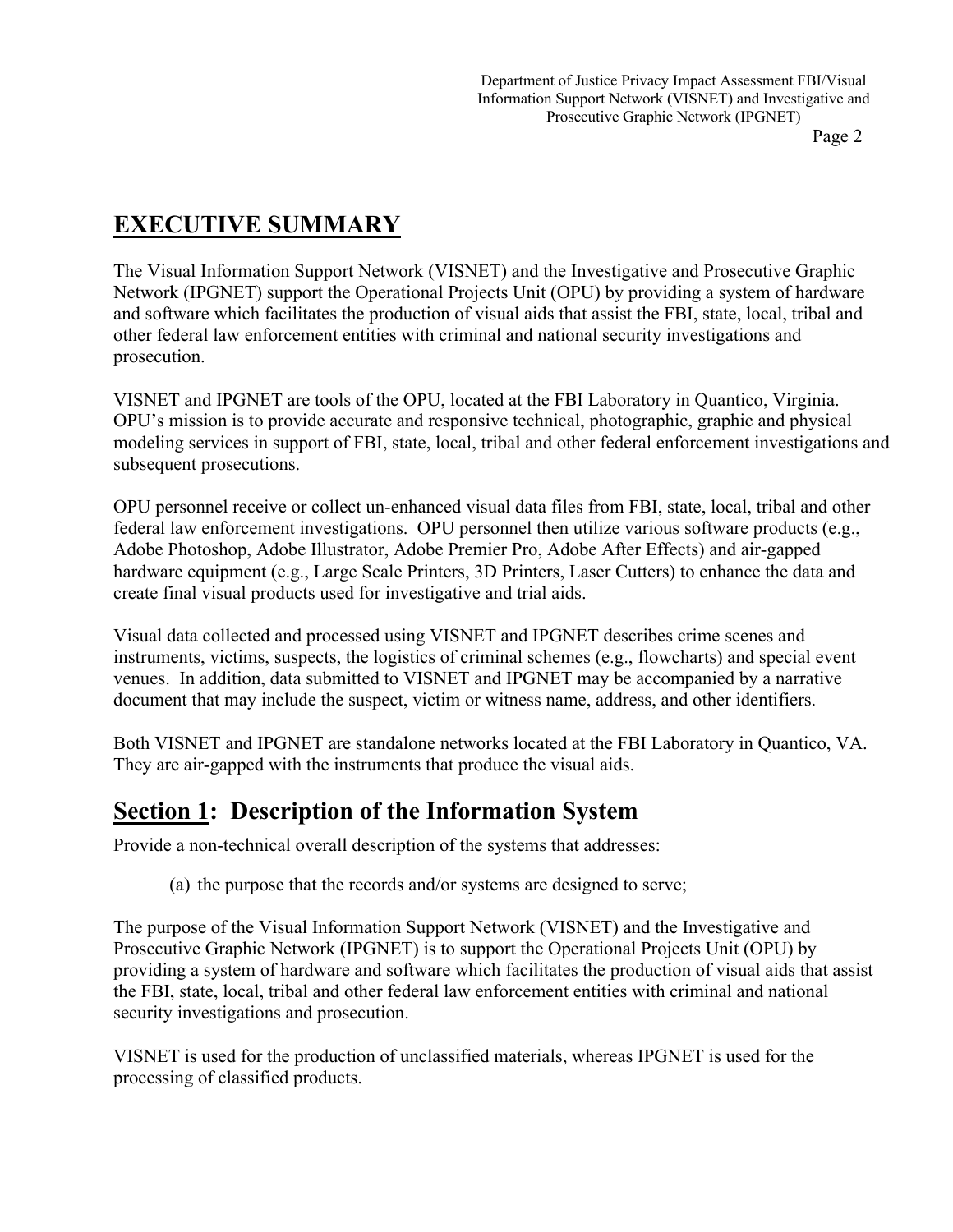(b) the way the systems operate to achieve the purpose(s);

OPU personnel receive or collect un-enhanced visual data files from FBI, state, local, tribal and other federal law enforcement investigations. OPU personnel then utilize various software products (e.g., Adobe Photoshop, Adobe Illustrator, Adobe Premier Pro, Adobe After Effects) and air-gapped hardware equipment (e.g., Large Scale Printers, 3D Printers, Laser Cutters) to enhance the data and create final visual products used for investigative and trial aids. VISNET and IPGNET run both Apple and Microsoft operating systems to accommodate various file types and software applications. Neither VISNET nor IPGNET run any mail or instant messaging software.

(c) the type of information collected, maintained, used, or disseminated by the systems;

Visual data collected and processed using VISNET and IPGNET describes crime scenes and instruments, victims, suspects, the logistics of criminal schemes (e.g., flowcharts) and special event venues, and includes:

- photographs;
- 3-D modeling;
- aerial imagery;
- enhanced surveillance videos and audio files:
- Computer based animation (e.g., age progressions); and
- composite sketches.

In addition, data submitted to VISNET and IPGNET may be accompanied by a narrative document that may include the suspect, victim or witness name, address, and other identifiers.

The systems also collect User Logon ID and the date/time of activity.

All information received, as well as all products generated, is stored on VISNET and IPGNET network folders, which are named as sequential work order numbers.

(d) who has access to information in the systems;

OPU team members are assigned a unique VISNET user ID and password by VISNET system administrators upon completing a Security Access Request (SAR), which requires System Owner and system Information System Security Officer (ISSO) signature approval, and signing a Rules of Behavior (RoB) Acknowledgement Form, which the system ISSO will also sign.

Like VISNET, access is granted to IPGNET by IPGNET system administrators upon completion of a SAR and RoB Acknowledgment Form, with System Owner and system ISSO approval. However, due to the smaller volume of classified cases, unlike VISNET, only a limited number of OPU team members are granted an IPGNET user ID and password.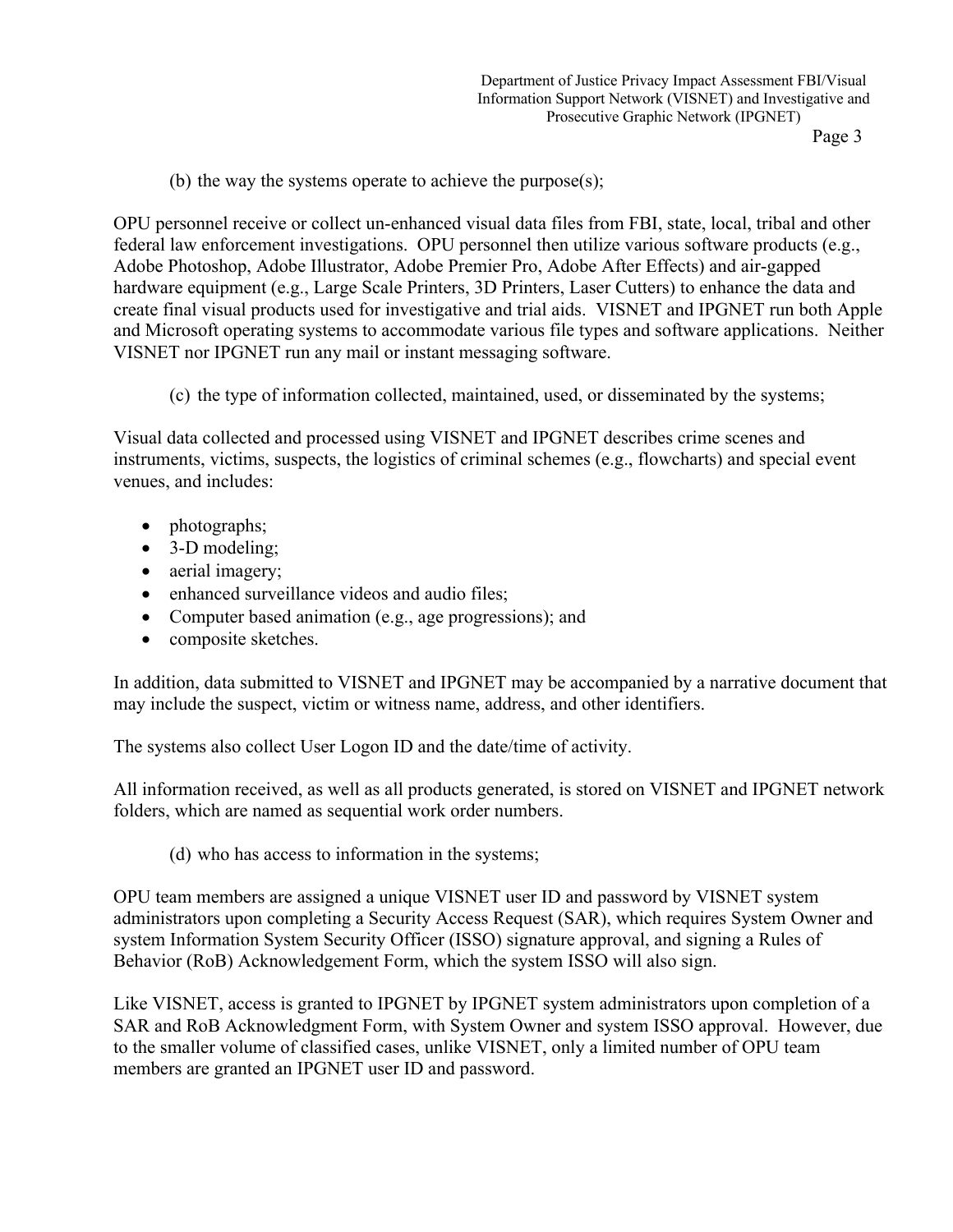Users login to either VISNET or IPGNET using their corresponding user name and password to access the system's data stores. User names and passwords are unique to each system.

VISNET and IPGNET user access is logged and is subject to weekly audits by the VISNET and IPGNET Information System Security Officer and System Administrator. The audits look for anomalies in the system security logs, such as failed login attempts and after normal business hour logins. User accounts are disabled immediately when VISNET and/or IPGNET personnel are no longer actively employed by the program or are found to be using information inappropriately.

Privileged users are the VISNET and IPGNET System Administrators, who have access to the servers as well as the files. The System Administrators are responsible for the upkeep, configuration and reliable operation of VISNET and IPGNET. Actions taken by the privileged users are captured by the security logs, which are reviewed by the systems' ISSO every 7 calendar days as part of the overall system security and process logs audit. Like general users, privileged users also must complete a Security Access Request, which is signed by both the System Owner and ISSO, and sign a RoB Acknowledgement form. Additionally the privileged users must complete annual mandatory Privileged User Security training through Virtual Academy<sup>1</sup> to maintain their level of system access. This training provides privileged users with information security risks associated with their daily activities and their responsibilities in complying with FBI policies and the RoB. Additional mandatory training offered via Virtual Academy includes Information Security (INFOSEC) Awareness and privacy training. Proof of completion of training is maintained in Virtual Academy.

Media (CDs, USBs, etc.) are only used within the Operational Projects Unit's (OPU) spaces within the FBI Laboratory Facility and are not distributed to anyone outside OPU or to anyone who does not have access to VISNET or IPGNET. Information is not electronically distributed.

(e) how information in the systems is retrieved by the user;

Generally, users access the data by work order number, however, some raw data files within the numbered folders may be given names by the contributing law enforcement entity that include victim or subject name or other personal identifier. In these instances data could theoretically be accessed by personal identifier, but this is not the typical use case. In addition, graphic information may contain personally identifying elements, but in practice, users do not search the contents of information for personal identifiers.

Due to the collaborative nature of the work, and the need to provide continuity of operations should team members be deployed to other assignments, all OSU users are able to view and update all data contained within all work orders. Information contained within work orders includes both in-progress and completed photographs; 3-D modeling; aerial imagery; enhanced surveillance videos and audio files; computer based animation (e.g., age progressions); and composite sketches.

 $<sup>1</sup>$  (U) Virtual Academy is the FBI's training system, and is covered by separate privacy documentation.</sup>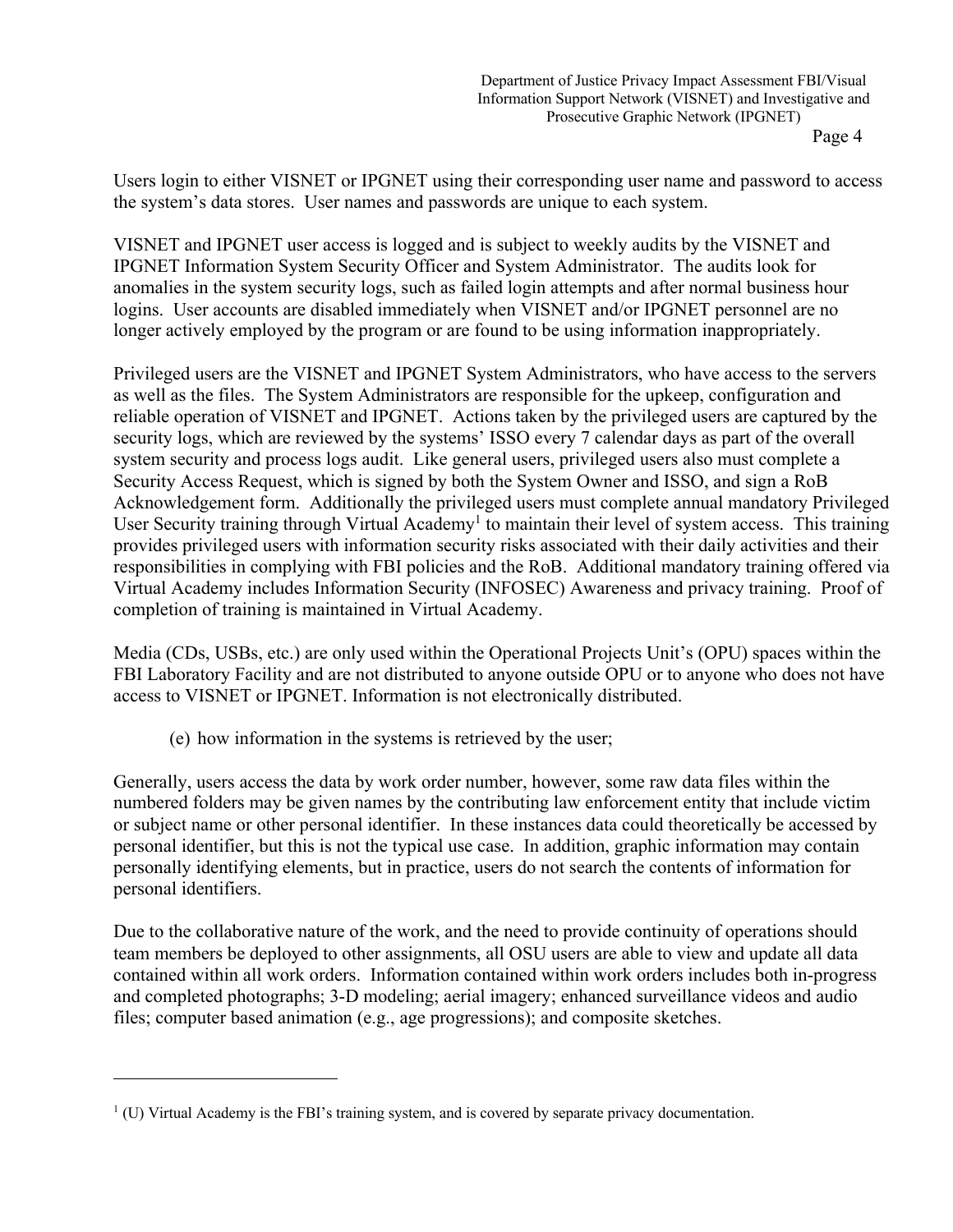(f) how information is transmitted to and from the systems; and

Data from FBI, state, local and other federal law enforcement investigations is acquired via portable removable electronic storage media, e.g., thumb drives, compact disks (CDs), hard drives. Finished visual products are returned using the same array of electronic media. For FBI products, the investigative case agent is responsible for Sentinel recordkeeping.

(g) Whether they are standalone systems or interconnect with other systems (identifying and describing any other systems to which it interconnects).

Both VISNET and IPGNET are standalone networks located in Quantico, VA. They are air-gapped with the instruments that produce the visual aids.

# **Section 2: Information in the System**

# **2.1 Indicate below what information is collected, maintained, or disseminated. (Check all that apply.)**

| <b>Identifying numbers</b>                                                                       |                           |                    |  |                       |  |  |
|--------------------------------------------------------------------------------------------------|---------------------------|--------------------|--|-----------------------|--|--|
| Social Security                                                                                  | $\boldsymbol{\mathrm{X}}$ | Alien Registration |  | Financial account     |  |  |
|                                                                                                  |                           |                    |  |                       |  |  |
| Taxpayer ID                                                                                      |                           | Driver's license   |  | Financial transaction |  |  |
| Employee ID                                                                                      |                           | Passport           |  | Patient ID            |  |  |
| File/case ID                                                                                     |                           | Credit card        |  |                       |  |  |
| Note: While it is theoretically possible that a Social Security Number (SSN) could be included   |                           |                    |  |                       |  |  |
| in the narrative file or part of an image presented for enhancement, such an occurrence would be |                           |                    |  |                       |  |  |
| atypical. As general rule, SSNs are not collected, maintained or disseminated from IPGNET or     |                           |                    |  |                       |  |  |
| VISNET.                                                                                          |                           |                    |  |                       |  |  |

VISNET.

| General personal data |  |                  |   |                          |  |  |  |  |
|-----------------------|--|------------------|---|--------------------------|--|--|--|--|
| Name                  |  | Date of birth    |   | Religion                 |  |  |  |  |
| Maiden name           |  | Place of birth   |   | Financial info           |  |  |  |  |
| Alias                 |  | Home address     |   | Medical information      |  |  |  |  |
| Gender                |  | Telephone number | Χ | Military service         |  |  |  |  |
| Age                   |  | Email address    |   | Physical characteristics |  |  |  |  |
| Race/ethnicity        |  | Education        |   | Mother's maiden name     |  |  |  |  |

| Work-related data |                                             |           |  |
|-------------------|---------------------------------------------|-----------|--|
| Jecupation        | $\overline{\phantom{a}}$<br>elephone number | $\Lambda$ |  |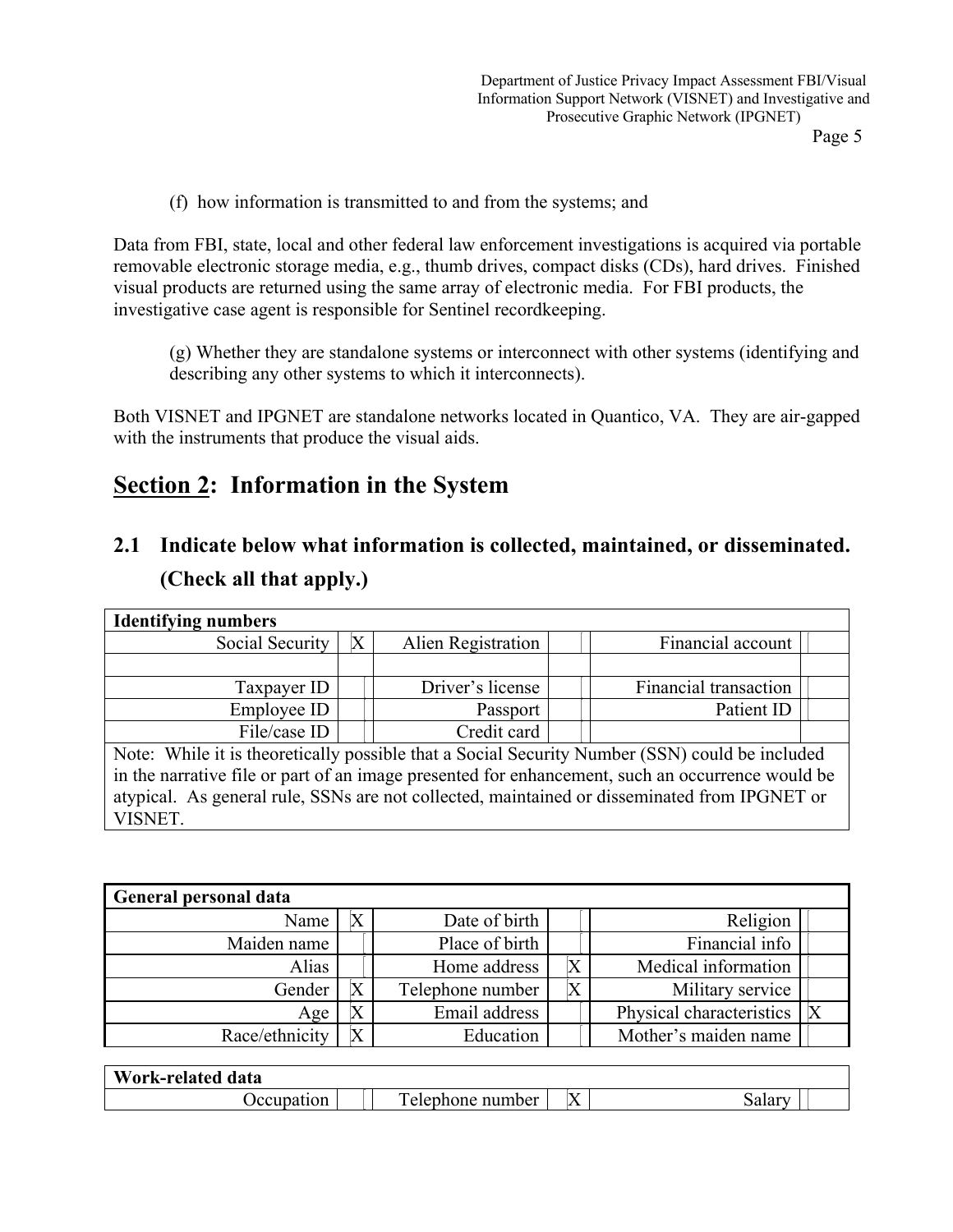Department of Justice Privacy Impact Assessment FBI/Visual Information Support Network (VISNET) and Investigative and Prosecutive Graphic Network (IPGNET)

Page 6

| title<br>JOD     | ∹mail<br>address     | Work<br>history |
|------------------|----------------------|-----------------|
| W ork<br>address | associates<br>siness |                 |

| <b>Distinguishing features/Biometrics</b> |  |                       |    |                   |  |  |  |
|-------------------------------------------|--|-----------------------|----|-------------------|--|--|--|
| Fingerprints                              |  | Photos                | IЛ | DNA profiles      |  |  |  |
| Palm prints                               |  | Scars, marks, tattoos | Χ  | Retina/iris scans |  |  |  |
| Voice recording/signatures                |  | Vascular scan         |    | Dental profile    |  |  |  |

| System admin/audit data     |  |                     |  |                   |  |  |  |
|-----------------------------|--|---------------------|--|-------------------|--|--|--|
| User ID                     |  | Date/time of access |  | ID files accessed |  |  |  |
| IP address                  |  | Queries run         |  | Contents of files |  |  |  |
| Other information (specify) |  |                     |  |                   |  |  |  |
| None.                       |  |                     |  |                   |  |  |  |

#### **2.2 Indicate sources of the information in the system. (Check all that apply.)**

| Directly from individual about whom the information pertains |  |                     |  |               |  |  |
|--------------------------------------------------------------|--|---------------------|--|---------------|--|--|
| In person                                                    |  | Hard copy: mail/fax |  | <b>Online</b> |  |  |
| Telephone                                                    |  | Email               |  |               |  |  |

| Government sources   |                      |   |                        |             |
|----------------------|----------------------|---|------------------------|-------------|
| Within the Component | Other DOJ components | X | Other federal entities | $\mathbf X$ |
| State, local, tribal | Fore1gn              |   |                        |             |

| <b>Non-government sources</b> |                        |                |
|-------------------------------|------------------------|----------------|
| Members of the public         | Public media, internet | Private sector |
| Commercial data brokers       |                        |                |

**2.3 Analysis: Now that you have identified the information collected and the sources of the information, please identify and evaluate any potential threats to privacy that exist in light of the information collected or the sources from which the information is collected. Please describe the choices that the component made with regard to the type or quantity of information collected and the sources providing the information in order to prevent or mitigate threats to privacy. (For example: If a decision was made to collect less data, include a discussion of this decision; if it is necessary to obtain information from sources other than the individual, explain why.)**

The privacy risks associated with the type, quantity, and sources of information collected are over-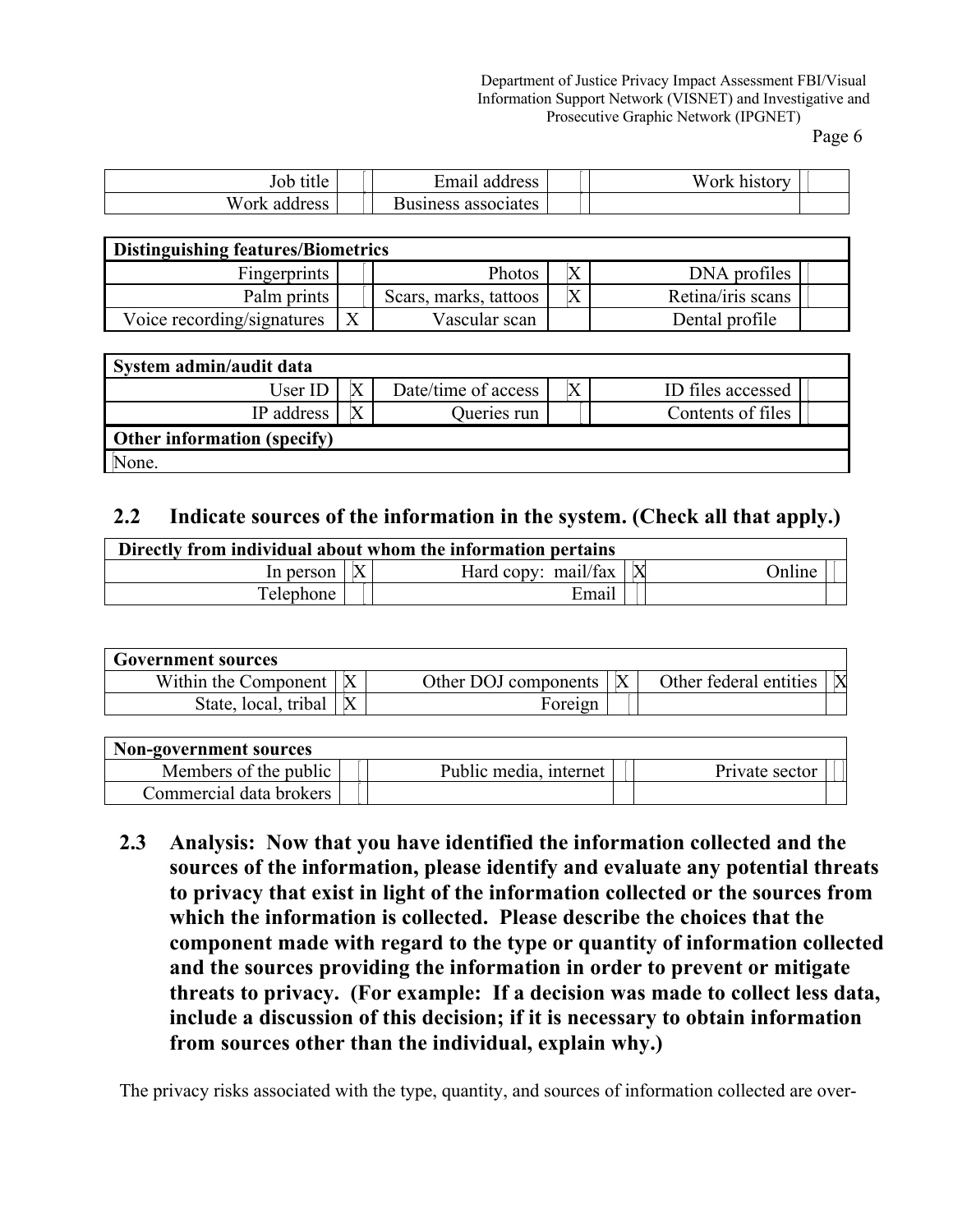collection, unauthorized access and misuse. These risks are minimized by access and security controls, as follows.

- The risk of over-collection of data is mitigated by the limited nature of information provided by the investigative authorities for processing.
- User access is role-based. Not all users have access to all data.
- Physical access to the server is limited to the System Administrators, who receive privileged user training on an annual basis.
- Only System Administrators can make configuration changes to the system. General users do not have permission to make configuration changes.
- All access is password-protected.
- Users are required to take the INFOSEC Awareness and privacy training on an annual basis.
- VISNET and IPGNET are standalone systems; remote and mobile access is not applicable
- User groups are established by the System Owner based on a defined need to know and a role requiring access to the data.
- VISNET and IPGNET user access is logged and audited on a weekly basis for activity. Any anomalies are analyzed to determine if the action was benign or malicious in intent. The audit features are fully documented in the System Security Plan (SSP).
- User accounts are disabled immediately when VISNET and/or IPGNET personnel are no longer actively employed by the program or are found to be using information inappropriately.
- Vulnerability scans of VISNET and IPGNET are conducted quarterly to identify and mitigate weaknesses which may become exploited and lead to exfiltration of data collected.

# **Section 3: Purpose and Use of the System**

### **3.1 Indicate why the information in the system is being collected, maintained, or disseminated. (Check all that apply.)**

| <b>Purpose</b>                              |  |                                            |  |  |  |  |  |  |  |
|---------------------------------------------|--|--------------------------------------------|--|--|--|--|--|--|--|
| For criminal law enforcement activities     |  | For civil enforcement activities           |  |  |  |  |  |  |  |
| For intelligence activities                 |  | For administrative matters                 |  |  |  |  |  |  |  |
| To conduct analysis concerning subjects of  |  | To promote information sharing initiatives |  |  |  |  |  |  |  |
| investigative or other interest             |  |                                            |  |  |  |  |  |  |  |
| To conduct analysis to identify previously  |  | For administering human resources programs |  |  |  |  |  |  |  |
| unknown areas of note, concern, or pattern. |  |                                            |  |  |  |  |  |  |  |
| For litigation (for criminal prosecutions)  |  |                                            |  |  |  |  |  |  |  |
| Other (specify):                            |  |                                            |  |  |  |  |  |  |  |

## **3.2 Analysis: Provide an explanation of how the component specifically will use the information to accomplish the checked purpose(s). Describe why the**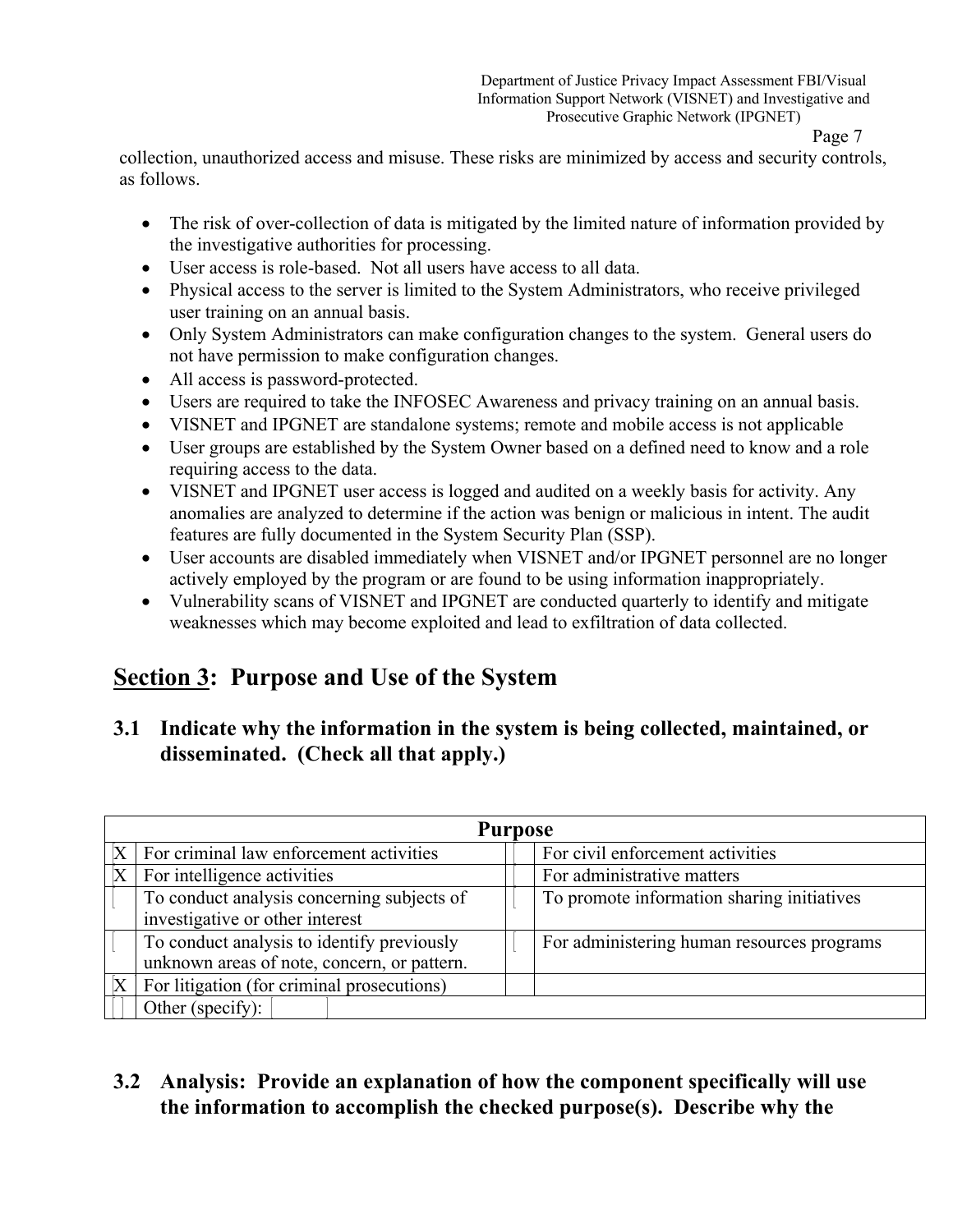### **information that is collected, maintained, or disseminated is necessary to accomplish the checked purpose(s) and to further the component's and/or the Department's mission.**

The information is collected, maintained and disseminated in furtherance of the FBI's mission to investigate crimes and assist state, local and other federal law enforcement, as it enables the FBI to describe / display crime scenes and instruments, victims, suspects, the logistics of criminal schemes (e.g., flowcharts) and special event venues for investigative and prosecutorial purposes.

### **3.3 Indicate the legal authorities, policies, or agreements that authorize collection of the information in the system. (Check all that apply and include citation/reference.)**

|                         | <b>Authority</b>                      | <b>Citation/Reference</b> |
|-------------------------|---------------------------------------|---------------------------|
| $\frac{X}{X}$           | Statute                               | 28 U.S.C. 533             |
|                         | <b>Executive Order</b>                | E.O. 12333                |
| $\overline{\mathbf{X}}$ | <b>Federal Regulation</b>             | 28 C.F.R. 0.85            |
|                         | Memorandum of Understanding/agreement |                           |
|                         | Other (summarize and provide copy of  |                           |
|                         | relevant portion)                     |                           |

**3.4 Indicate how long the information will be retained to accomplish the intended purpose, and how it will be disposed of at the end of the retention period. (Reference the applicable retention schedule approved by the National Archives and Records Administration, if available.)** 

All records and products are currently being retained, pending NARA approval of a proposed 30-year disposition schedule.

**3.5 Analysis: Describe any potential threats to privacy as a result of the component's use of the information, and controls that the component has put into place to ensure that the information is handled, retained, and disposed appropriately. (For example: mandatory training for system users regarding appropriate handling of information, automatic purging of information in accordance with the retention schedule, etc.)** 

Privacy risks associated with access to VISNET and/or IPGNET and the data produced include the possibility of data being mishandled or users viewing data which they are not authorized to view. These risks are mitigated in several ways such as the following:

• VISNET and IPGNET are maintained in physically controlled environment.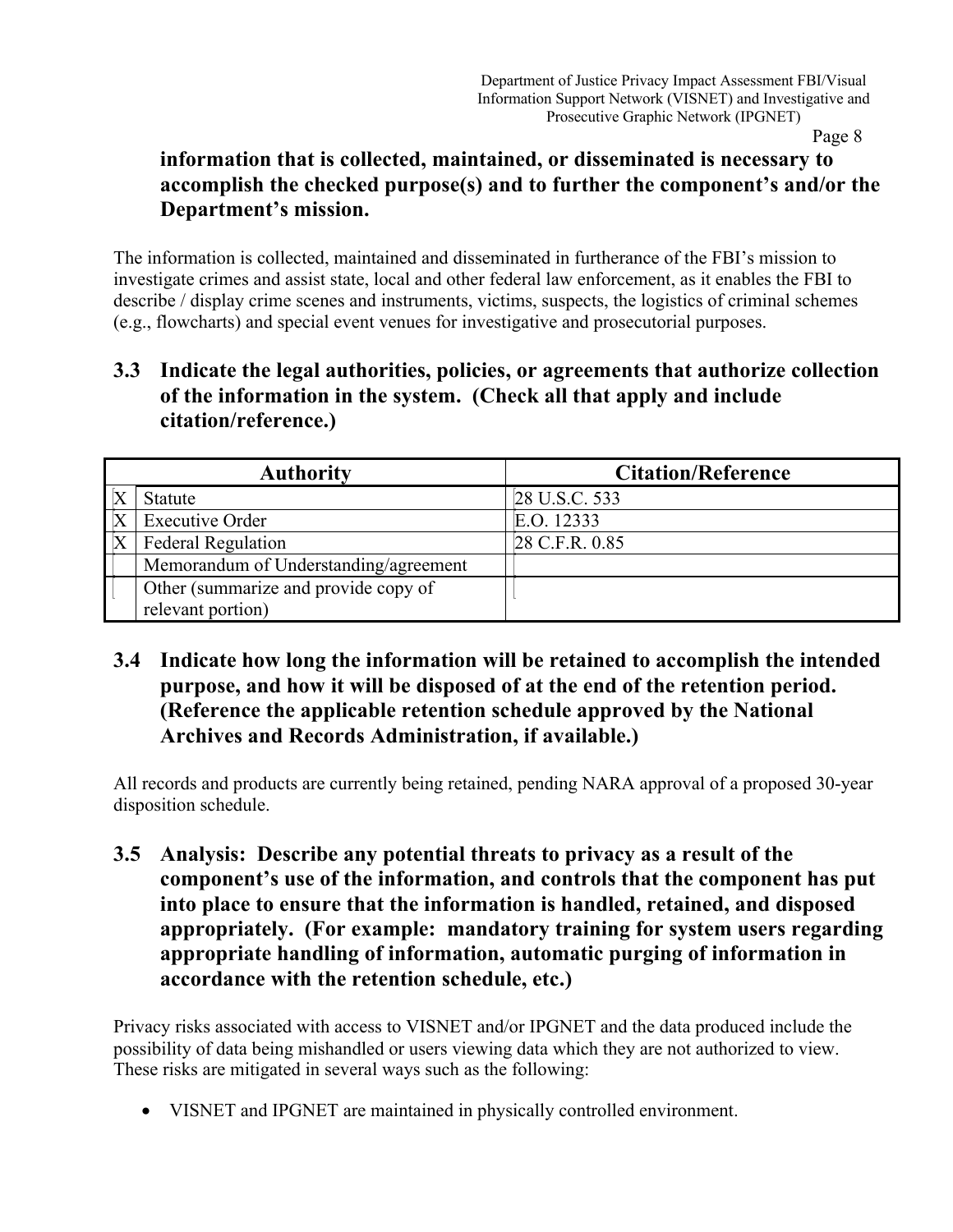- Prior to granting access to VISNET and/or IPGNET, users must complete a SAR and sign a RoB Acknowledgement Form.
- Access is limited to personnel who have a VISNET and or IPGNET desktop or laptop computer and that access is role-based. Not all users have access to all data.
- Physical access to the server is limited to the System Administrators, who receive privileged user training on an annual basis. Proof of completion of training is maintained in Virtual Academy.
- Only System Administrators can make configuration changes to the system. General users do not have permission to make configuration changes.
- All access is password-protected.
- Users are required to take the INFOSEC Awareness and privacy training on an annual basis. Proof of completion of training is maintained in Virtual Academy.
- VISNET and IPGNET are standalone systems; remote and mobile access is not applicable
- User groups are established by the System Owner based on a defined need to know and a role requiring access to the data.
- VISNET and IPGNET user access is logged and audited on a weekly basis for activity. Any anomalies and/or unusual activities is analyzed to determine malicious intent. The audit features are fully documented in the System Security Plan (SSP).
- User accounts are disabled immediately when VISNET and/or IPGNET personnel are no longer actively employed by the program or are found to be using information inappropriately.
- Vulnerability scans of VISNET and IPGNET are conducted quarterly to identify and mitigate weaknesses which may become exploited and lead to exfiltration of data collected.

#### PII Confidentiality Risk Level:

| 40 W |
|------|

| ∪OW |  |
|-----|--|

| ⊽ | Moderate |  | High |
|---|----------|--|------|
|---|----------|--|------|

- Is the system protected as classified; or
- Does the system involve intelligence activities, cryptologic activities related to national security, command and control of military forces, equipment that is an integral part of a weapon or weapons system; or
- Is the system critical to the direct fulfillment of military or intelligence missions (excluding routine business or administrative applications, e.g., finance, logistics, personnel management)?

 $\overline{\mathbf{v}}$   $\mathbf{v}_{\text{es}}$   $\Box$   $\mathbf{v}_{\text{o}}$ 

**If Yes, the system meets the NIST 800-59 definition of a National Security System.**

IPGNET processes classified information and therefore meets the NIST 800-59 definition of a National Security System. VISNET does not process classified information and so does not meet the definition.

Access controls

| Access Enforcement: the system employs role-based access controls and enforcement               |
|-------------------------------------------------------------------------------------------------|
| mechanisms for PII.                                                                             |
| Separation of Duties: users of de-identified PII data are not also in roles that permit them to |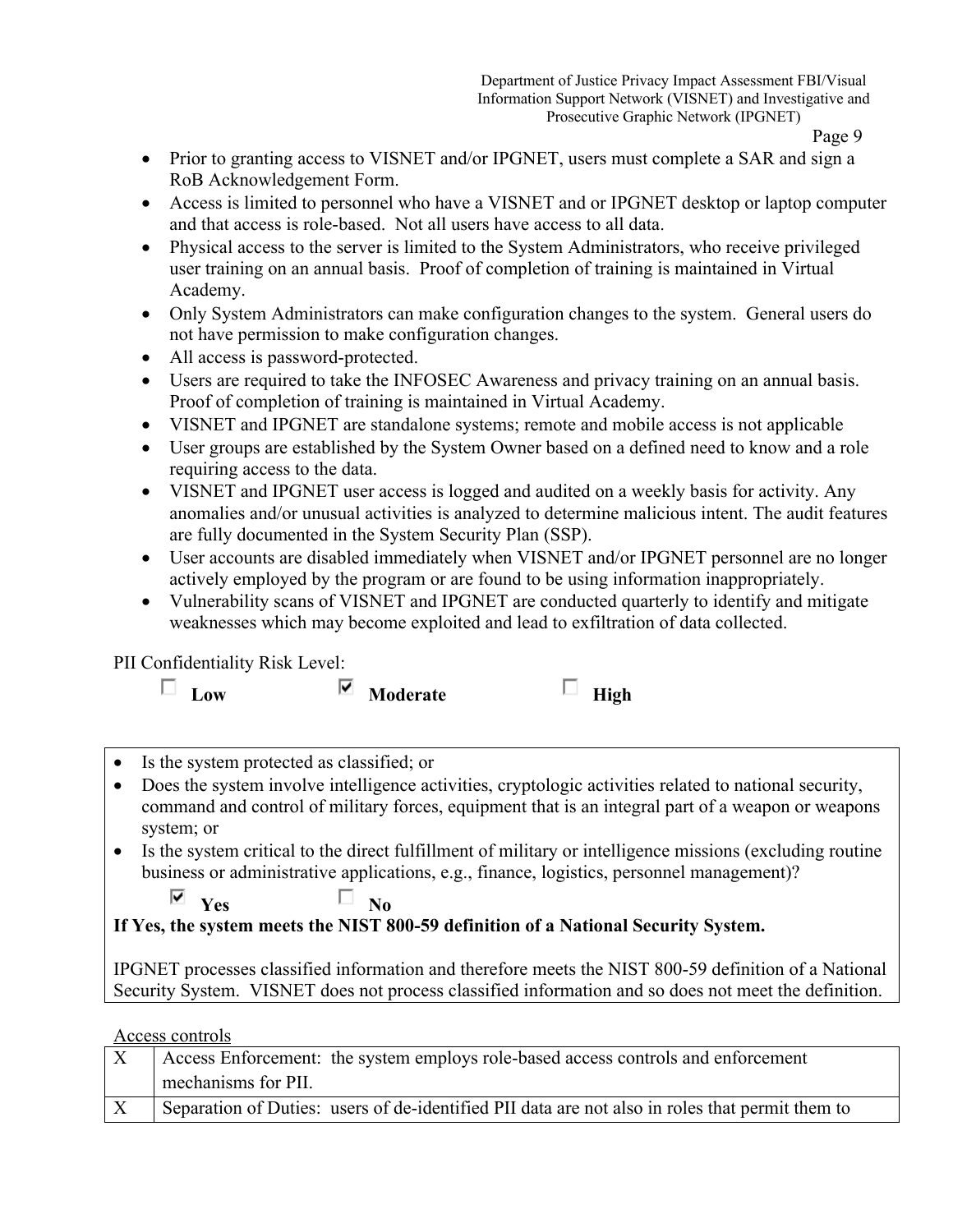Department of Justice Privacy Impact Assessment FBI/Visual Information Support Network (VISNET) and Investigative and Prosecutive Graphic Network (IPGNET)

Page 10

|     | access the information needed to re-identify the records.                                              |  |  |
|-----|--------------------------------------------------------------------------------------------------------|--|--|
| X   | Least Privilege: user roles enforce the most restrictive set of rights/roles for each user group.      |  |  |
| N/A | Remote Access: remote access is prohibited or limited to encrypted communication channels.             |  |  |
| N/A | User-Based Collaboration and Information Sharing: automated mechanisms are in place for                |  |  |
|     | matching PII access authorizations to access restrictions, such as contractual/MOU/MOA                 |  |  |
|     | requirements.                                                                                          |  |  |
| N/A | Access Control for Mobile Devices: access to PII is prohibited on mobile devices or limited so         |  |  |
|     | that data can only be accessed on mobile devices that are properly secured and regularly scanned       |  |  |
|     | for malware.                                                                                           |  |  |
|     | VISNET and IPGNET are standalone systems; Remote access, User-Based Collaboration and                  |  |  |
|     | Information Sharing and Access Control for Mobile Devices is not applicable as these scenarios are not |  |  |
|     | permitted within the confines of VISNET and IPGNET.                                                    |  |  |
|     |                                                                                                        |  |  |

#### Audit controls

 $X$  Auditable Events: access to PII is audited for unauthorized access.

X Audit Review, Analysis, and Reporting: audit records are regularly reviewed for inappropriate or unusual activity affecting PII; such activity is investigated and reported; and responsive action and appropriate mitigation is taken.

Identification and Authentication controls

| $X$   Identification and Authentication: users are uniquely identified and authenticated before accessing |  |
|-----------------------------------------------------------------------------------------------------------|--|
| PII; remote access is prohibited.                                                                         |  |

#### Media controls

| $X$   Media Access: access to system media containing PII (CDs, USB flash drives, backup tapes) is   |  |
|------------------------------------------------------------------------------------------------------|--|
| restricted.                                                                                          |  |
| X   Media Marking: media containing PII is labeled with distribution/handling caveats.               |  |
| X   Media Storage: media containing PII is securely stored.                                          |  |
| X   Media Transport: media is encrypted or stored in a locked container during transport.            |  |
| X   Media Sanitation: media is sanitized prior to re-use.                                            |  |
| Media (CDs, USBs, etc.) are only used within the Operational Projects Unit's (OPU) spaces within the |  |
| FBI Laboratory Facility and are not distributed to anyone outside OPU or to anyone who does not have |  |

access to VISNET or IPGNET. Information is not electronically distributed.

Data Confidentiality controls (Be sure to also discuss in Section 1(f).)

| $N/A^*$ | Transmission Confidentiality: information is encrypted prior to transmission or encrypted                |  |
|---------|----------------------------------------------------------------------------------------------------------|--|
|         | transmission is used. (Required if the system meets the NIST 800-59 definition of a                      |  |
|         | <b>National Security System.)</b>                                                                        |  |
| $\ast$  | Protection of Information at Rest: information stored on a secondary storage device (e.g., hard          |  |
|         | drive or backup tape) is encrypted. (Required if the system meets the NIST 800-59                        |  |
|         | definition of a National Security System.)                                                               |  |
|         | *VISNET and IPGNET are standalone networks. OPU is evaluating 3 <sup>rd</sup> party encryption software. |  |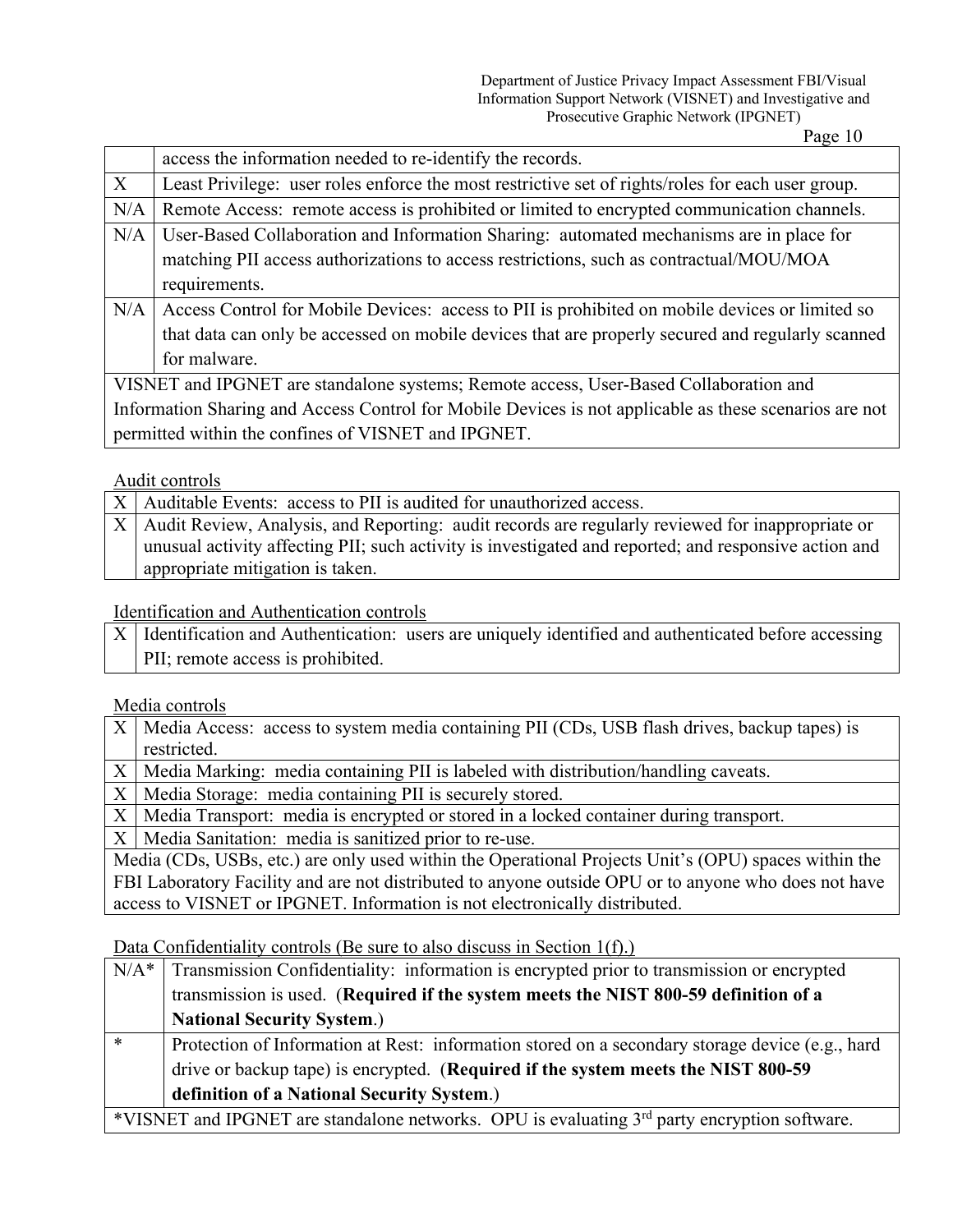Information System Monitoring

X Information System Monitoring: network boundaries are automatically monitored for unusual or suspicious transfers or events

# **Section 4: Information Sharing**

**4.1 Indicate with whom the component intends to share the information in the system and how the information will be shared, such as on a case-by-case basis, bulk transfer, or direct access.**

|                                     | How information will be shared |          |        |                 |
|-------------------------------------|--------------------------------|----------|--------|-----------------|
| Recipient                           | Case-                          | Bulk     | Direct | Other (specify) |
|                                     | by-case                        | transfer | access |                 |
| Within the component                | X                              |          |        |                 |
| DOJ components                      | $\mathbf X$                    |          |        |                 |
| Federal entities                    | $\boldsymbol{\mathrm{X}}$      |          |        |                 |
| State, local, tribal gov't entities | $\boldsymbol{\mathrm{X}}$      |          |        |                 |
| Public                              |                                |          |        |                 |
| Private sector                      |                                |          |        |                 |
| Foreign governments                 |                                |          |        |                 |
| Foreign entities                    |                                |          |        |                 |
| Other (specify):                    |                                |          |        |                 |

**4.2 Analysis: Disclosure or sharing of information necessarily increases risks to privacy. Describe controls that the component has put into place in order to prevent or mitigate threats to privacy in connection with the disclosure of information. (For example: measures taken to reduce the risk of unauthorized disclosure, data breach, or receipt by an unauthorized recipient; terms in applicable MOUs, contracts, or agreements that address safeguards to be implemented by the recipient to ensure appropriate use of the information – training, access controls, and security measures; etc.)**

The privacy risk associated with disclosure or sharing of information is the risk of misuse. In addition to the mitigations set forth in Sections 2.3 and 3.5, the risk of unauthorized disclosure is mitigated by the FBI's Domestic Investigations and Operations Guide (DIOG), which proscribes sharing and disclosure of data except in furtherance of a lawful purpose and mission-appropriate review and preapproval.

# **Section 5: Notice, Consent, and Redress**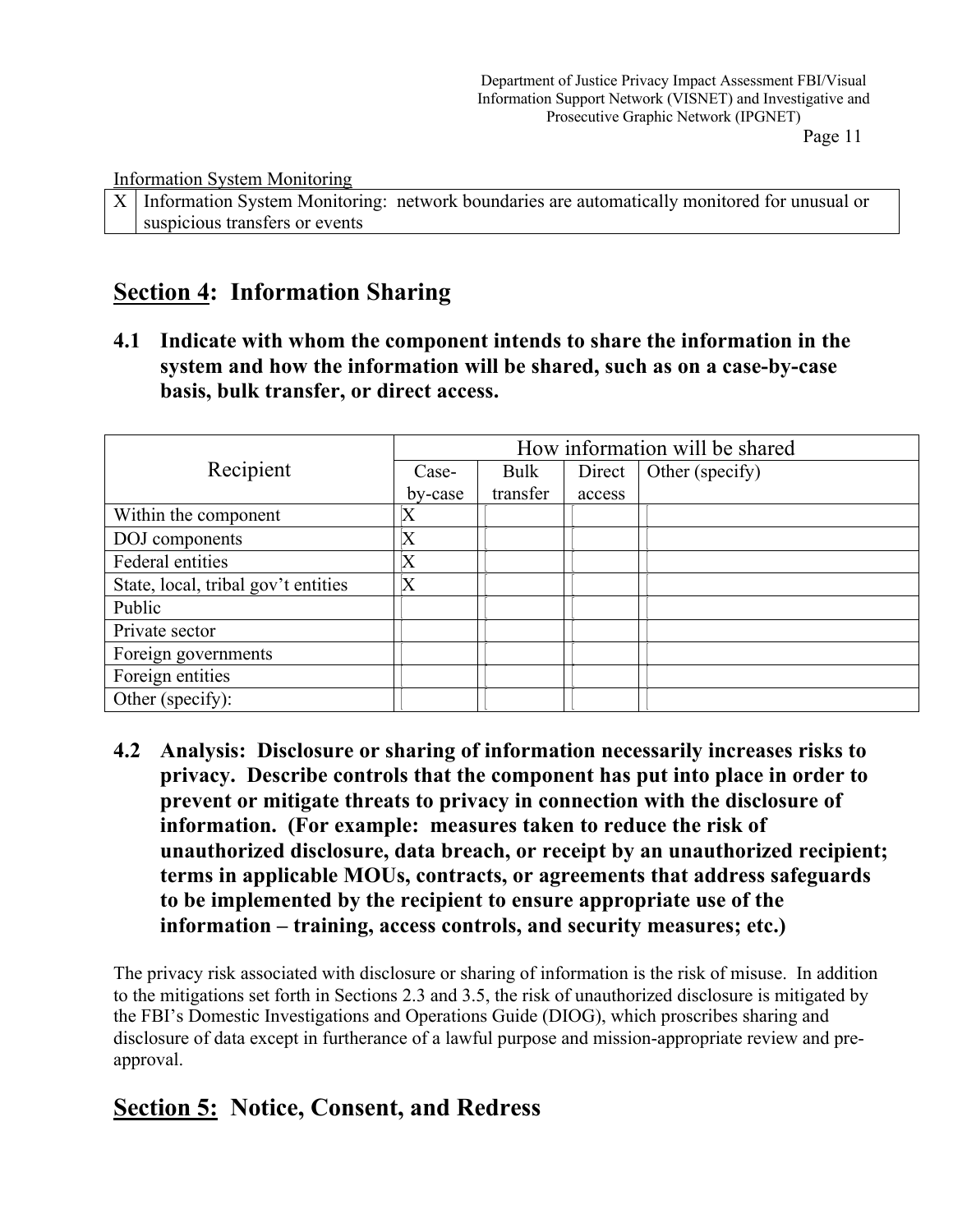# **5.1 Indicate whether individuals will be notified if their information is collected, maintained, or disseminated by the system. (Check all that apply.)**

| discussed in Section 7.                 | Yes, notice is provided pursuant to a system of records notice published in the Federal Register and |
|-----------------------------------------|------------------------------------------------------------------------------------------------------|
| Yes, notice is provided by other means. | Specify how:                                                                                         |
| No, notice is not provided.             | Specify why not:                                                                                     |

### **5.2 Indicate whether and how individuals have the opportunity to decline to provide information.**

| Yes, individuals have the opportunity to decline to Specify how: |                                                 |
|------------------------------------------------------------------|-------------------------------------------------|
| provide information.                                             |                                                 |
| No, individuals do not have the opportunity to                   | Specify why not: The system contains data       |
| decline to provide information.                                  | potentially relevant to a predicated            |
|                                                                  | investigation. If individuals were given notice |
|                                                                  | of the investigation, the utility of the system |
|                                                                  | and any investigative activity would be         |
|                                                                  | diminished.                                     |

## **5.3 Indicate whether and how individuals have the opportunity to consent to particular uses of the information.**

| Yes, individuals have an opportunity to consent to<br>particular uses of the information.        | Specify how: $\vert$                                                                                                                                                                                                                              |
|--------------------------------------------------------------------------------------------------|---------------------------------------------------------------------------------------------------------------------------------------------------------------------------------------------------------------------------------------------------|
| No, individuals do not have the opportunity to<br>consent to particular uses of the information. | Specify why not: The system contains data<br>potentially relevant to a predicated<br>investigation. If individuals were given<br>notice of the investigation, the utility of the<br>system and any investigative activity would<br>be diminished. |

**5.4 Analysis: Clear and conspicuous notice and the opportunity to consent to the collection and use of individuals' information provides transparency and allows individuals to understand how their information will be handled. Describe how notice for the system was crafted with these principles in mind, or if notice is not provided, explain why not. If individuals are not provided**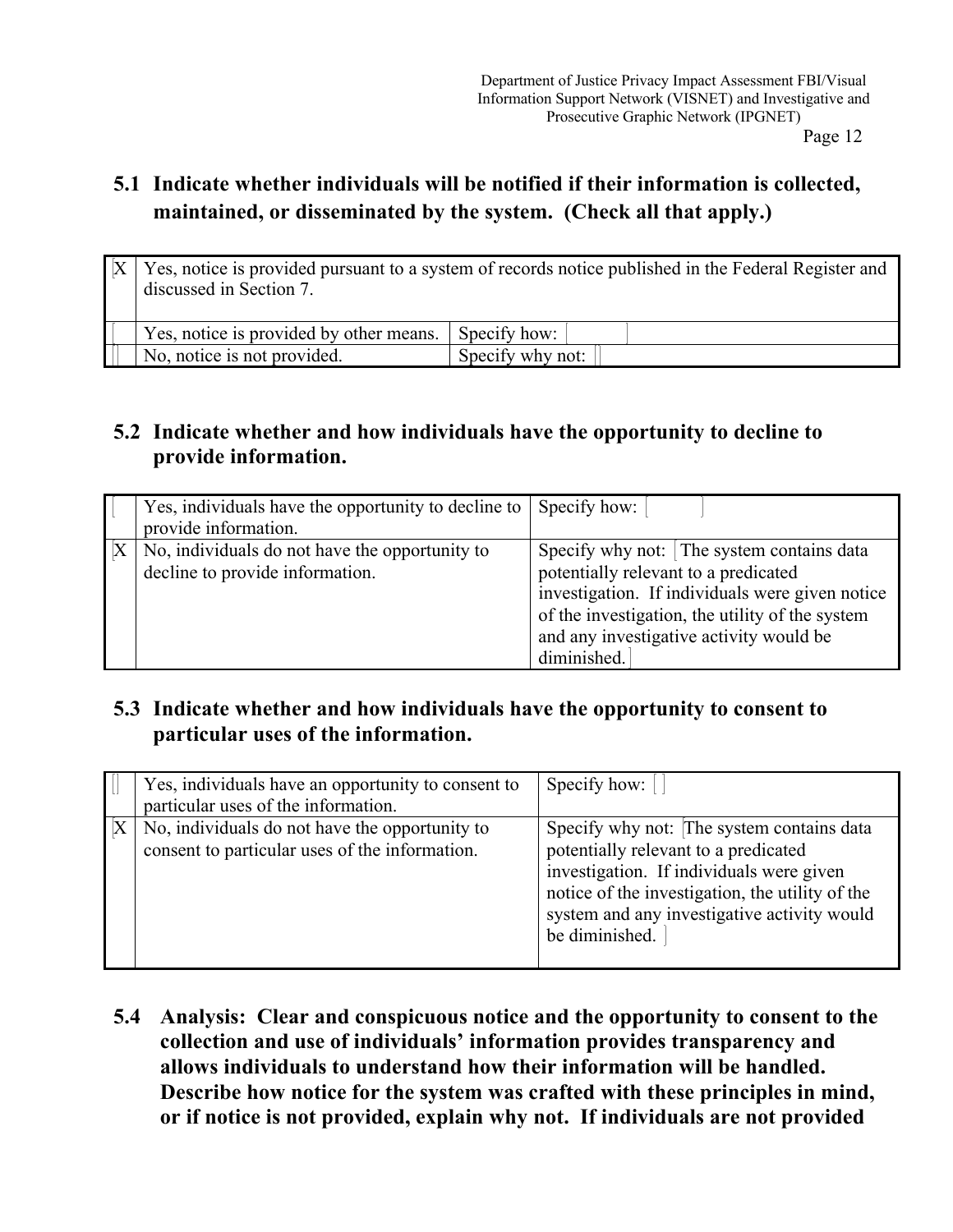### **the opportunity to consent to collection or use of the information, explain why not.**

Notice of the collection and uses of the information in the system is provided in the published System of Records Notices (SORNs) set forth in Section 7.1. This SORN provides general notice regarding the entities with and situations in which the FBI may use and disseminate the records in this system. The published routine uses and blanket routine uses applicable to this system provide additional notice about the ways in which information maintained by the FBI may be shared with other entities.

As explained in Section 5.2, the FBI does not provide notice and an opportunity to consent that is more specific. The information in this system is collected by the FBI in furtherance of authorized investigative activities. It is therefore not possible to provide individuals with notice and an opportunity to consent to the collection of their data, as doing so could jeopardize FBI investigations, compromise intelligence or law enforcement sources and methods, and result in harm to US citizens and national security.

# **Section 6: Information Security**

### **6.1 Indicate all that apply.**

| $\mathbf{X}$ | A security risk assessment has been conducted.                                                                                                                                                                                                                                                                                                                                                                                           |
|--------------|------------------------------------------------------------------------------------------------------------------------------------------------------------------------------------------------------------------------------------------------------------------------------------------------------------------------------------------------------------------------------------------------------------------------------------------|
| $\mathbf X$  | Appropriate security controls have been identified and implemented to protect against risks<br>identified in security risk assessment. Specify:<br>The System implements all applicable DOJ/FBI Core Security Controls for FISMA compliance,<br>and, as set forth in Sections 2.3 and 3.5, applies appropriate security controls to reduce the risk of<br>unauthorized disclosure, data breach, or receipt by an unauthorized recipient. |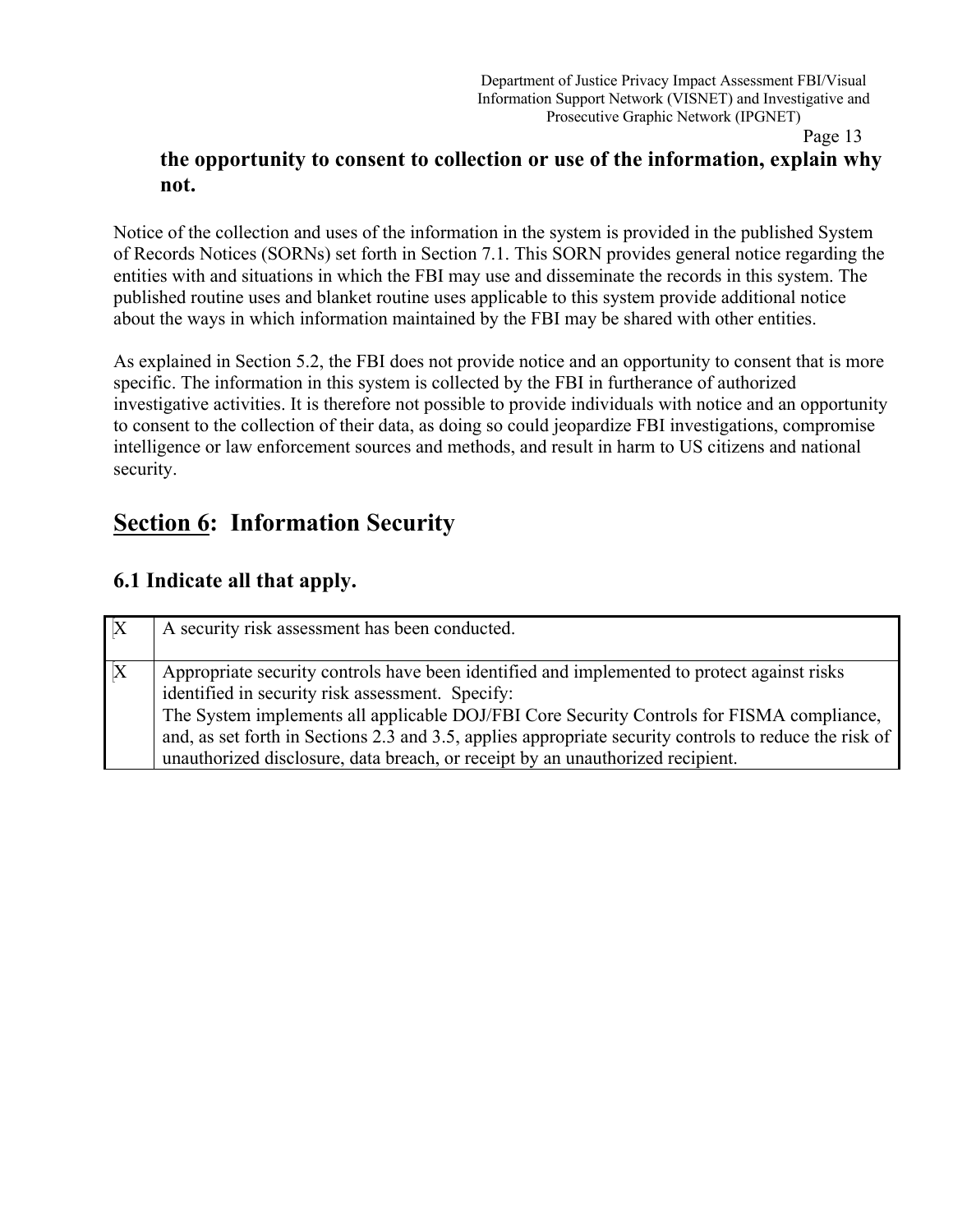| $\mathbf{X}$    | Monitoring, testing, or evaluation has been undertaken to safeguard the information and prevent                                                                                                                                                                                                                                                                                                                                                                                                                                                                     |
|-----------------|---------------------------------------------------------------------------------------------------------------------------------------------------------------------------------------------------------------------------------------------------------------------------------------------------------------------------------------------------------------------------------------------------------------------------------------------------------------------------------------------------------------------------------------------------------------------|
|                 | its misuse. Specify:                                                                                                                                                                                                                                                                                                                                                                                                                                                                                                                                                |
|                 | The System Owner establishes, administers and monitors the use of user accounts in accordance                                                                                                                                                                                                                                                                                                                                                                                                                                                                       |
|                 | with a role-based access determination that organizes authorized access and privileges into roles.                                                                                                                                                                                                                                                                                                                                                                                                                                                                  |
|                 | All users are authorized by the System Owner using the FBI SAR process available through the                                                                                                                                                                                                                                                                                                                                                                                                                                                                        |
|                 | FBI EPAS business process manager tool.                                                                                                                                                                                                                                                                                                                                                                                                                                                                                                                             |
|                 | The system inherits the monitoring and reporting of information system accounts for atypical use<br>in accordance with the Security Monitoring of FBI Information Systems Policy Guide, 0655PG-<br>3, from the FBI Enterprise Security Operations Center (ESOC) as part of their enterprise charter.<br>The System Owner monitors, at least annually, privileged role assignments for the System.<br>Additionally, the System Program Manager and ISSO review user accounts in comparison to the<br>audit log table export and Active Directory Global Access List. |
|                 | The system takes disabling (or revocation) actions when privileged role information system<br>account assignments are no longer appropriate in accordance with FBI procedures indicated                                                                                                                                                                                                                                                                                                                                                                             |
|                 | Both IPGNET and VISNET conduct quarterly vulnerability assessments and weekly audits of<br>security logs.                                                                                                                                                                                                                                                                                                                                                                                                                                                           |
| ∣∗              | The information is secured in accordance with FISMA requirements. Provide date of most                                                                                                                                                                                                                                                                                                                                                                                                                                                                              |
|                 | recent Certification and Accreditation:                                                                                                                                                                                                                                                                                                                                                                                                                                                                                                                             |
|                 |                                                                                                                                                                                                                                                                                                                                                                                                                                                                                                                                                                     |
|                 | *IPGNET and VISNET currently do not have Authorization to Operate (ATO). This                                                                                                                                                                                                                                                                                                                                                                                                                                                                                       |
|                 | authorization is currently underway. The ATOs for VISNET and IPGNET are expected by Q1<br>FY2020.                                                                                                                                                                                                                                                                                                                                                                                                                                                                   |
| $\vert X \vert$ | Auditing procedures are in place to ensure compliance with security standards. Specify,                                                                                                                                                                                                                                                                                                                                                                                                                                                                             |
|                 | including any auditing of role-based access and measures to prevent misuse of information:                                                                                                                                                                                                                                                                                                                                                                                                                                                                          |
|                 | The System inherits from the FBI ESOC the employment of automated mechanisms to integrate                                                                                                                                                                                                                                                                                                                                                                                                                                                                           |
|                 | audit review, analysis, and correlation of audit records across different repositories to gain FBI-                                                                                                                                                                                                                                                                                                                                                                                                                                                                 |
|                 | wide situational awareness and reporting to support organizational processes for investigation                                                                                                                                                                                                                                                                                                                                                                                                                                                                      |
|                 | and response to suspicious activities.                                                                                                                                                                                                                                                                                                                                                                                                                                                                                                                              |
|                 |                                                                                                                                                                                                                                                                                                                                                                                                                                                                                                                                                                     |
|                 | Moreover, the System ISSO and System Administrator review and analyze the audit records at                                                                                                                                                                                                                                                                                                                                                                                                                                                                          |
|                 | least every seven (7) calendar days for indications of inappropriate or unusual activity and                                                                                                                                                                                                                                                                                                                                                                                                                                                                        |
|                 | reports findings to designated FBI personnel with security roles.                                                                                                                                                                                                                                                                                                                                                                                                                                                                                                   |
| N/A             | Contractors that have access to the system are subject to provisions in their contract binding<br>them under the Privacy Act.                                                                                                                                                                                                                                                                                                                                                                                                                                       |
|                 | Operational Projects Unit personnel, the users of IPGNET and VISNET, are government                                                                                                                                                                                                                                                                                                                                                                                                                                                                                 |
|                 | employees. Contractors are not system users.                                                                                                                                                                                                                                                                                                                                                                                                                                                                                                                        |
| N/A             | Contractors that have access to the system are subject to information security provisions in their                                                                                                                                                                                                                                                                                                                                                                                                                                                                  |
|                 | contracts required by DOJ policy.                                                                                                                                                                                                                                                                                                                                                                                                                                                                                                                                   |
|                 | Operational Projects Unit personnel, the users of IPGNET and VISNET, are government                                                                                                                                                                                                                                                                                                                                                                                                                                                                                 |
|                 | employees. Contractors are not system users.                                                                                                                                                                                                                                                                                                                                                                                                                                                                                                                        |
| $\mathbf{X}$    | The following training is required for authorized users to access or receive information in the                                                                                                                                                                                                                                                                                                                                                                                                                                                                     |
|                 | system:                                                                                                                                                                                                                                                                                                                                                                                                                                                                                                                                                             |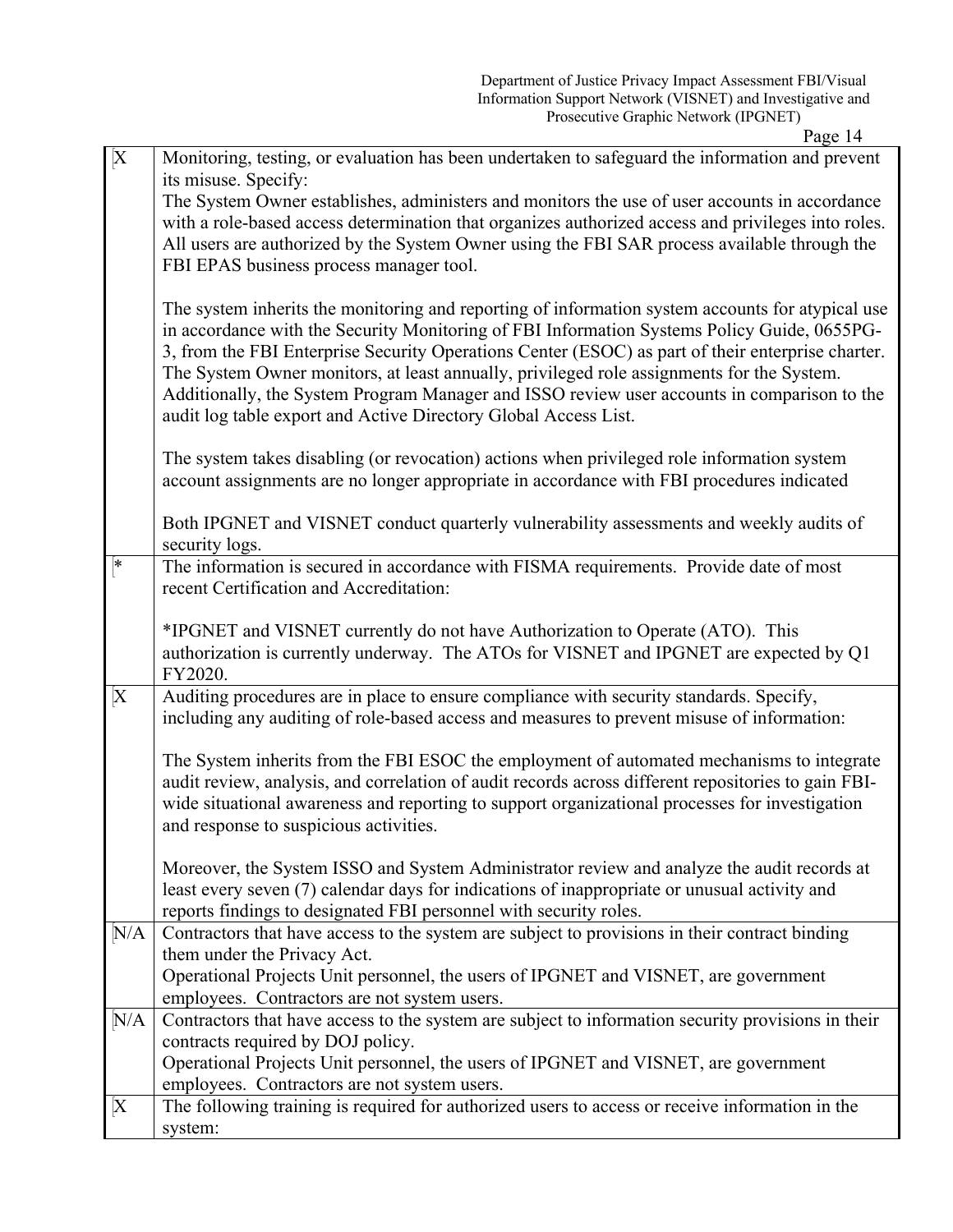|  | General information security training                                          |
|--|--------------------------------------------------------------------------------|
|  | Training specific to the system for authorized users within the Department.    |
|  | Training specific to the system for authorized users outside of the component. |

### **6.2 Describe how access and security controls were utilized to protect privacy and reduce the risk of unauthorized access and disclosure. [In answering the question, you should discuss the relevant NIST Confidentiality Safeguard Security Controls.]**

As set forth in Sections 2.3 and 3.5, access and security controls are utilized to protect privacy and reduce the risk of unauthorized access and disclosure, as follows:

- User access is role-based. Not all users have access to all data.
- Physical access to the server is limited to the System Administrators, who receive privileged user training on an annual basis.
- Only System Administrators can make configuration changes to the system. General users do not have permission to make configuration changes.
- All access is password-protected.
- Users are required to take the INFOSEC Awareness and privacy training on an annual basis.
- VISNET and IPGNET are standalone systems; remote and mobile access to is not applicable
- User groups are established by the System Owner based on a defined need to know and a role requiring access to the data.
- VISNET and IPGNET user access is logged and audited on a weekly basis for activity. Any anomalies and/or unusual activities is analyzed to determine malicious intent. The audit features are fully documented in the System Security Plan (SSP).
- User accounts are disabled immediately when VISNET/IPGNET personnel are no longer actively employed by the program or are found to be using information inappropriately.
- Remote and mobile device access to IPGNET and VISNET is prohibited.
- Vulnerability scans of VISNET and IPGNET are conducted quarterly to identify and mitigate weaknesses which may become exploited and lead to exfiltration of data collected.

# **Section 7: Privacy Act**

### **7.1 Indicate whether a system of records is being created under the Privacy Act, 5 U.S.C. § 552a. (Check the applicable block below and add the supplementary information requested.)**

 $\bf{X}$   $\bf{Y}$  es, and this system is covered by an existing system of records notice.

Provide the system name and number, as well as the Federal Register citation(s) for the most recent complete notice and any subsequent notices reflecting amendment to the system: